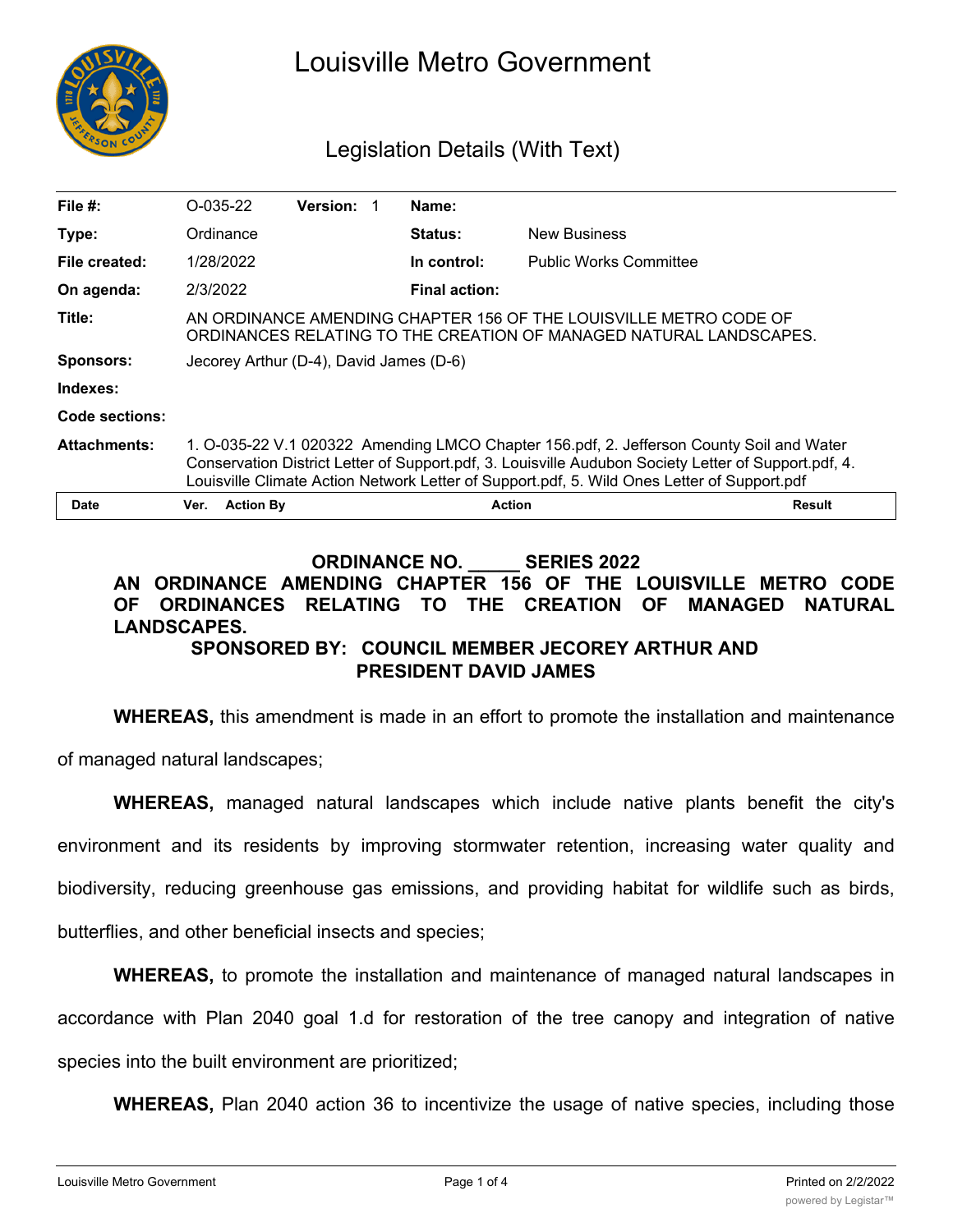that provide habitat for a wide variety of wildlife, in landscaping on public and private land to reflect

best practices for planting and protection; and

**WHEREAS,** this amendment will further the restoration of the city's tree canopy and incentivize the usage of native species, including those that provide habitat for a wide variety of wildlife, all reflecting the best practices for environmental protection.

## **NOW, THEREFORE, BE IT ORDAINED BY THE LEGISLATIVE COUNCIL OF THE LOUISVILLE/JEFFERSON COUNTY METRO GOVERNMENT AS FOLLOWS:**

**SECTION I:** The following definitions have been added to the Louisville Metro Code of Ordinances ("LMCO") Section 156.005 as follows:

**MANAGED NATURAL LANDSCAPE***.* A planned, intentional, and maintained planting of native or non-native grasses, wildflowers, forbs, ferns, shrubs or trees, including but not limited to rain gardens, meadow vegetation, and ornamental plantings. Maintenance is defined as keeping the planting within the defined area, free of noxious weeds.

**MEADOW VEGETATION***.* Grasses and flowering broad-leaf plants that are native to, or adapted to, the State of Kentucky, and that are commonly found in forest, meadow, and prairie plant communities, not including noxious weeds.

**NATIVE PLANTS***.* Plants that existed in the area prior to European settlement.

**NOXIOUS WEED***.* An annual, biennial, or perennial plant designated by the Ky. Rev. Stat. § 176.051 to be injurious to public health, the environment, public roads, crops, livestock, or other property.

**ORNAMENTAL PLANT***.* Grasses, perennials, annuals, and groundcovers purposefully planted for aesthetic reasons.

**PRARIE***.* A plant community dominated by a diversity of native perennial herbaceous plants and grasses.

**RAIN GARDEN***.* A native plant garden that is designed not only to aesthetically improve properties, but also to reduce the amount of stormwater and accompanying pollutants entering the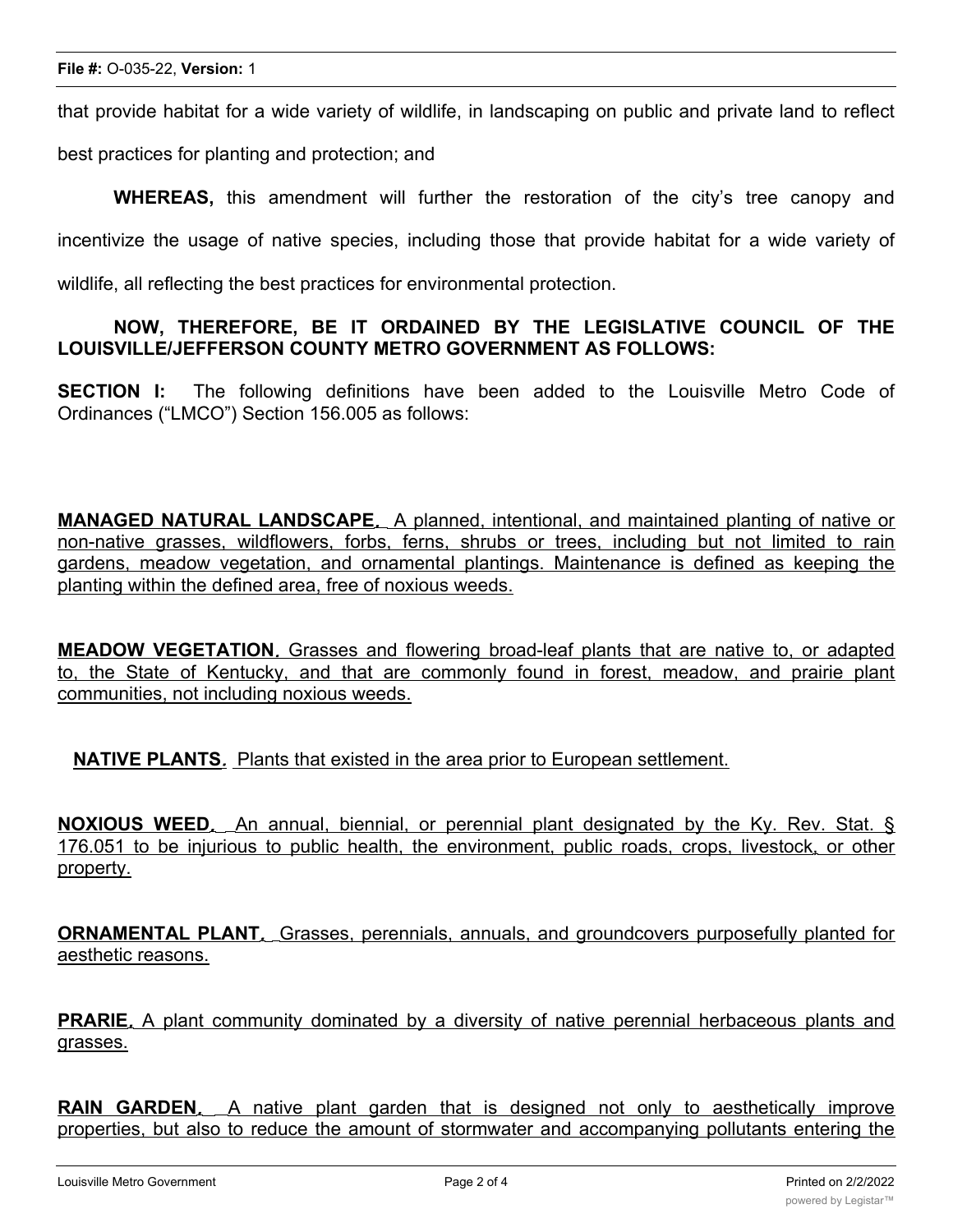sewer system, streams, lakes, and rivers.

**TURF-GRASS LAWN***.* A lawn comprised mostly of grasses commonly used in regularly cut lawns or play areas (such as but not limited to bluegrass, fescue, and ryegrass blends), maintained at a height of no more than ten (10) inches.

**SECTION II:** LMCO Sections 156.052(E) through 156.052(K) are renumbered as follows:

Section 156.052(E) shall be renumbered to Section 156.052(F);

Section 156.052(F) shall be renumbered to Section 156.052(G);

Section 156.052(G) shall be renumbered to Section 156.052(H);

Section 156.052(H) shall be renumbered to Section 156.052(I);

Section 156.052(I) shall be renumbered to Section 156.052(J);

Section 156.052(J) shall be renumbered to Section 156.052(K); and

Section 156.052(K) shall be renumbered to Section 156.052(L).

**SECTION III:** A new LMCO Section 156.052(E) is added as follows:

#### **§ 156.052 EXTERIOR PROPERTY AREAS.**

**. . . .**

(E) Managed natural landscape*.* As an exception to section (D), an owner, authorized agent, or authorized occupant of any privately-owned lands or premises may, consistent with this subsection and all other applicable laws, statutes, rules, and ordinances, install and maintain a managed natural landscape such as native plantings, meadow vegetation, prairie, or rain garden, as long as the following requirements are met:

(1) The managed landscape must be set back from property lines by at least five feet. The setback is not required where the defined landscape area abuts another similar private or public landscape area, a wetland, pond, lake or stream or if a fully opaque fence at least four feet in height is installed along the lot line adjoining the planned landscape area; and

(2) The managed landscape must be mowed or cut back at least once per year in addition to ongoing maintenance: and

(3)The area must be clearly defined by edging, fencing, or similar material. A native planting that directly abuts at least 2 feet of mowed and maintained turf grass will be considered to have adequate edging; and

(4) The area of plant growth must not extend into the public right of way; and